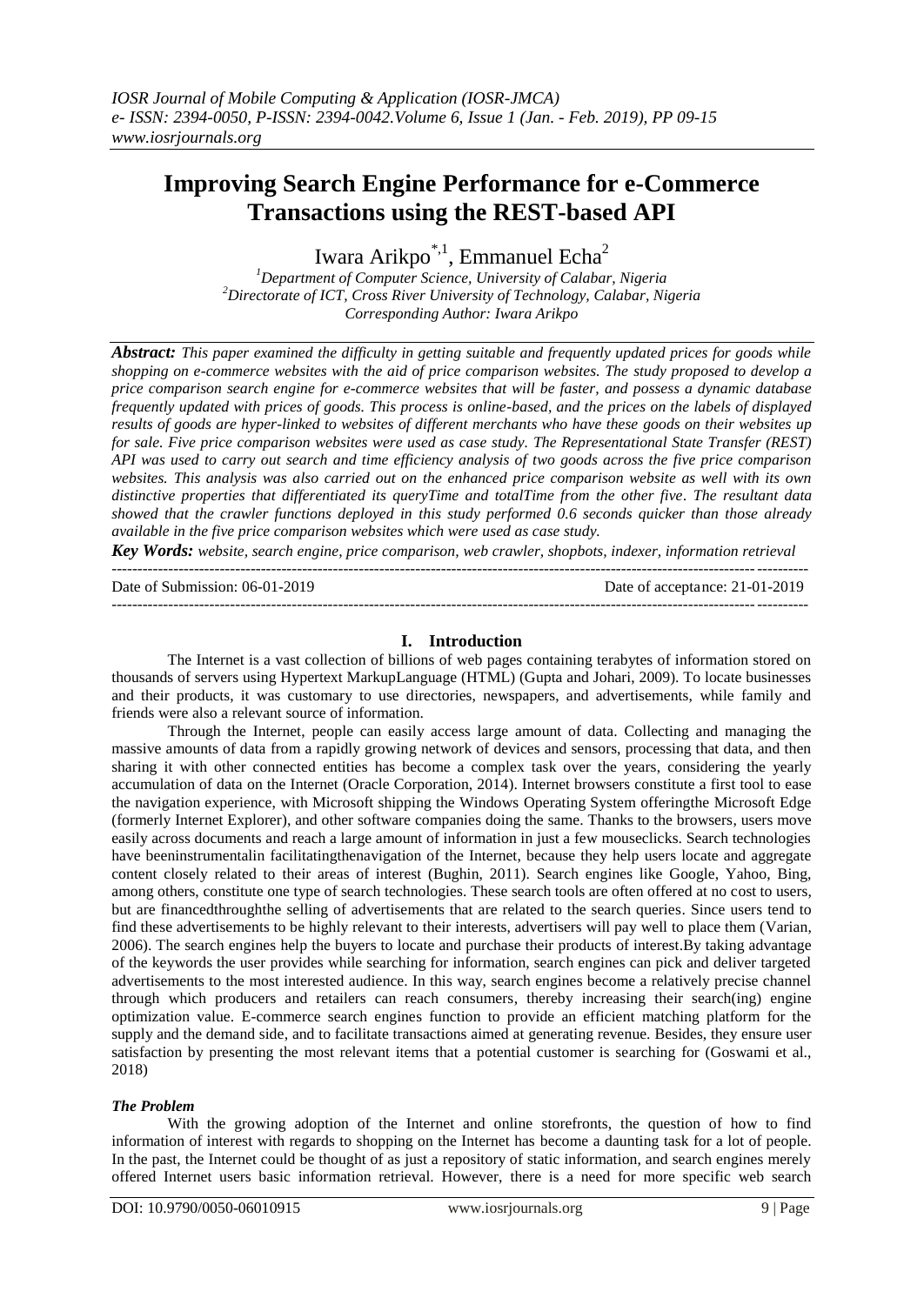capabilities,as the web has evolved into a bustling marketplace where online business transactions have become the ideal way of buying and selling.It is hoped that, at the end,an ideal search engine will reduce searching costs in terms of time spent and Internet for consumers transacting on these platforms (Chai & Jones, 2005).

With this in mind, this study focuses on developing an optimized price comparison search engine which is expected to improve the relevance of products search queries on e-commerce websites. The returned query will work with the concept of cheapest products taking the higher places on the list followed by the higher in price and then hyper-link the accepted search query to the main e-commerce websites of the selling merchants.

# **II. Literature Review**

There is a vast amount of literature in the area of price comparison search engines. However, the literature relevant to this study shows that, in recent years e-commerce has grown into an enormous business environment. This has resulted in a competitive business atmospherewhere marketers, both in the physical and online markets worldwide have a global face to brand themselves and sell their goods and services.

Brown and Goolsbee (2002) find that online price comparison in retail insurance markets has led to a substantial reduction in prices for consumers. Also, in many sectors, intense price competition in online markets has put downward pressure on prices in the conventional retail elements of that sector. Browsing from home to shop for an item from a store"s website to check prices and window-shop is easier than physically visiting the store. "Robots-software" that simultaneously querymany stores for price information aids cheap, easy and productive price comparison, for goods like gadgets, electronics, consumer durables and tickets.

Comparison sites or "Shopbots" are electronic intermediaries that assist buyers when they search for product and price information on the Internet (Anderson, 2011). Shopbots have been functioning on the Internet since the late 1990s. Compared to other more traditional price comparison websites, most Shopbots stand alone, do not sell items themselves, but instead they rather gather and compare prices, products, and other important information from third-party merchants and present them on the search interface to the consumers in a readable way. In the same vein, consumers can easily compare offers presented by the search robots and have direct access to displayed links to the vendors" websites. These displayed links allow a buyer to click on the linked address and navigate directly to the site of the seller that offers the best deal on the product.

According to Serenko(2009), Shopbots are platforms through which buyers and sellers can establish contact with one another. In this sense, comparison sites essentially play an intermediation role. Furthermore, approaches have been considered to improve the technology behind price comparison websites, and how goods and services matched with their prices can be collected from merchants. Merchants who intend to list their products on the website can then supply their own lists of products and prices, and these are matched against the items of other merchants in the database. The technology behind this is made possible through a mixture of information extraction and fuzzy logic (an extension of Boolean logic that is based on the mathematical theory of fuzzy sets, which is a generalization of the classical set theory. It provides a very valuableflexibility for reasoning by introducing the notion of degree in the verification of a condition. By this, it enables a condition to be in a state other than true or false [1 or 0]; thus, taking cognisance inaccuracies and uncertainties(Denoncourt, 2013)).

Price comparison websites in the same context can also collect data from several merchant websites through a data feed file. Merchants make information available through a set of electronic formats. This data is then fed into the applications plugin"s feeds of the comparison website and data is imported successfully. In the same vein, other third-party businesses are providing compiled data feeds so that comparison websites do not have to import from many different merchants (Chai &Jones, 2005).

# **III. Materials And Methods**

# *System Design*

The system design methodology was based on the object-oriented analysis and design methodology (OOAD)using the unified modelling language (UML). The system architecture for the price comparison search engine is shown inFigure 1. Other logical and physical design components for the system are also presented.



**Figure 1:** Adapted and modified architectural design for the system (Elwin &Rick, 2005).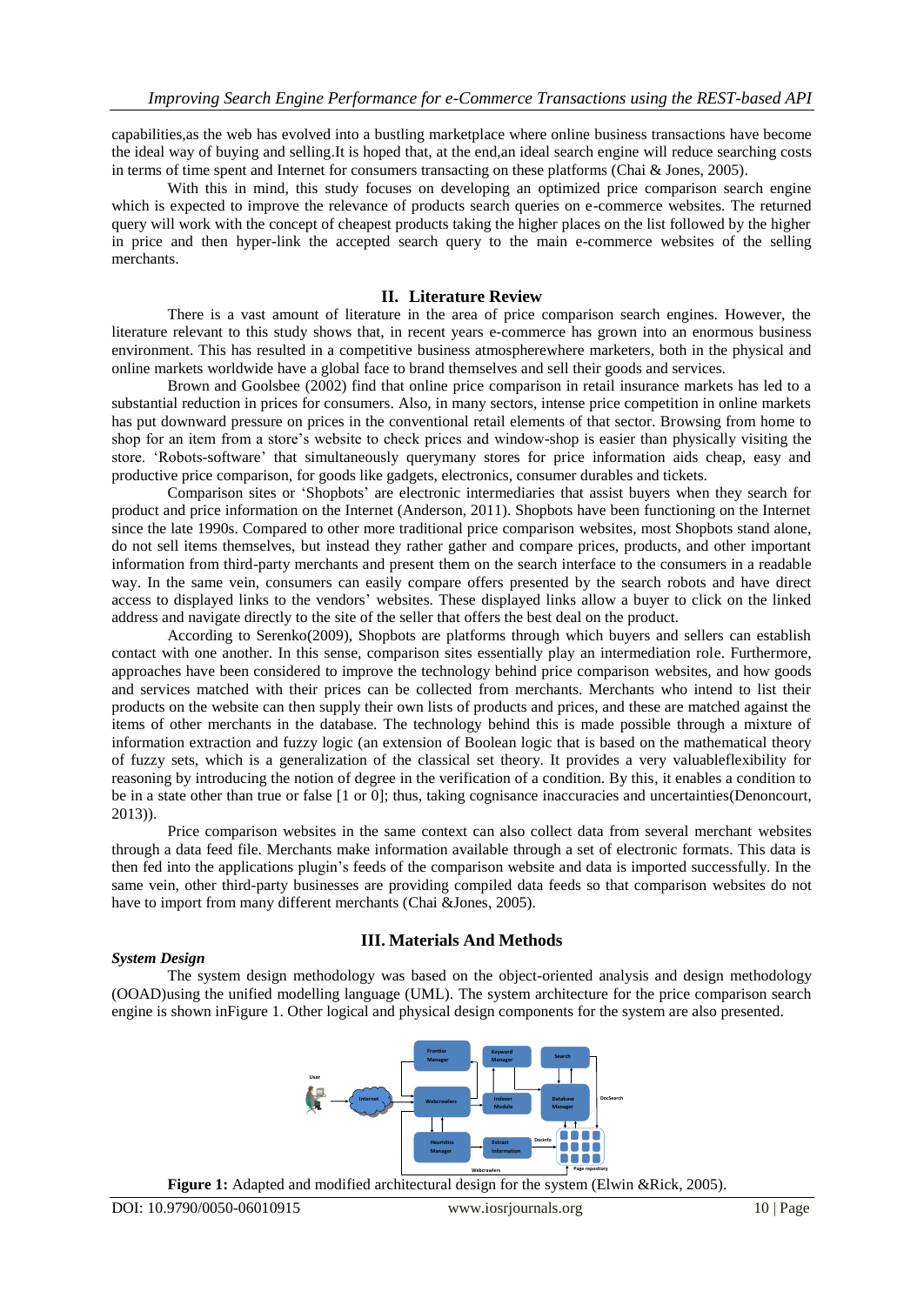

**Figure 2:** Class diagram for the price comparison search engine



**Figure 3:** Sequence diagram for the price comparison search engine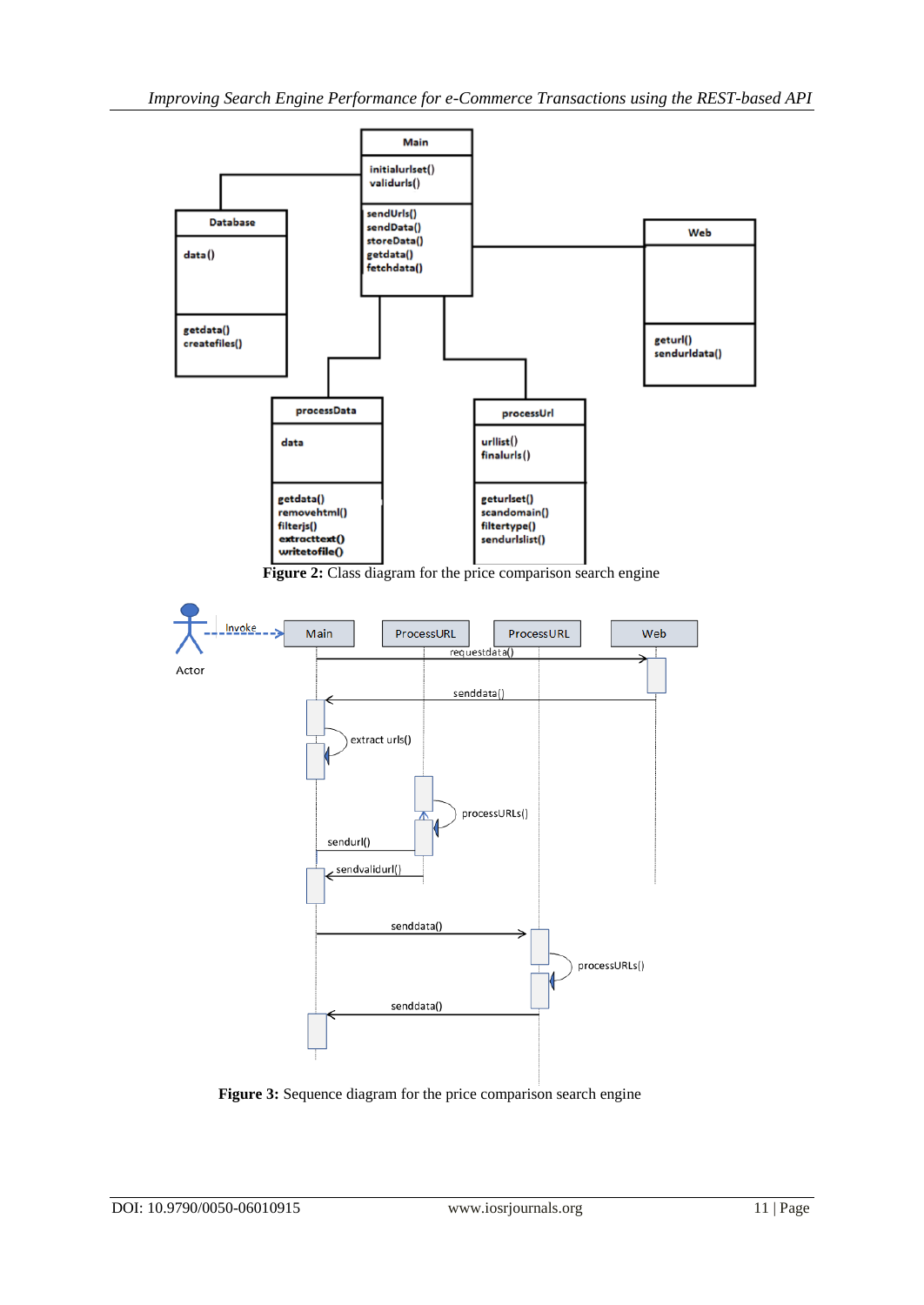

**Figure 4:** Database ER diagram for the price comparison search engine

# *Algorithm for the Crawler Class*

The algorithm used for the crawler is shown below: For(each url in urllist) { If (MIME type  $==$  html or txt) { If(url  $==$  given domain) { Extract data(); Extract urls(); Cleaner.script() Extract text(); Extract metadata(); Save to disk(); } } }

The algorithm precisely describes the working of the Crawler. All the URLs are stored in a list called URL list. The system begins by taking each URL from the URL list iteratively and checking if the URL has a MIME type that will hold data or not. If the MIME type proves to be anything else rather than HTML or txt type, the URL is ignored and proceeds to the next URL. If the URL goes through, it is then checked again to see if it belongs to the domain specified by the user. This helps the crawler to be domain-specific. If the crawler is domain-specific, it will be able to download the most relevant web pages in an early stage of the crawl; which is then supplied to the Data Extractor (Filipowski, 2014). The Data Extractor extracts data from the URL and also extracts all the URLs in the data, and then stores them in the URL list. The data extracted is now filtered to remove the JavaScript and then the HTML tags are also removed. The required text is then extracted from this data and the metadata appropriately. The residual data is saved to the disk as appropriate.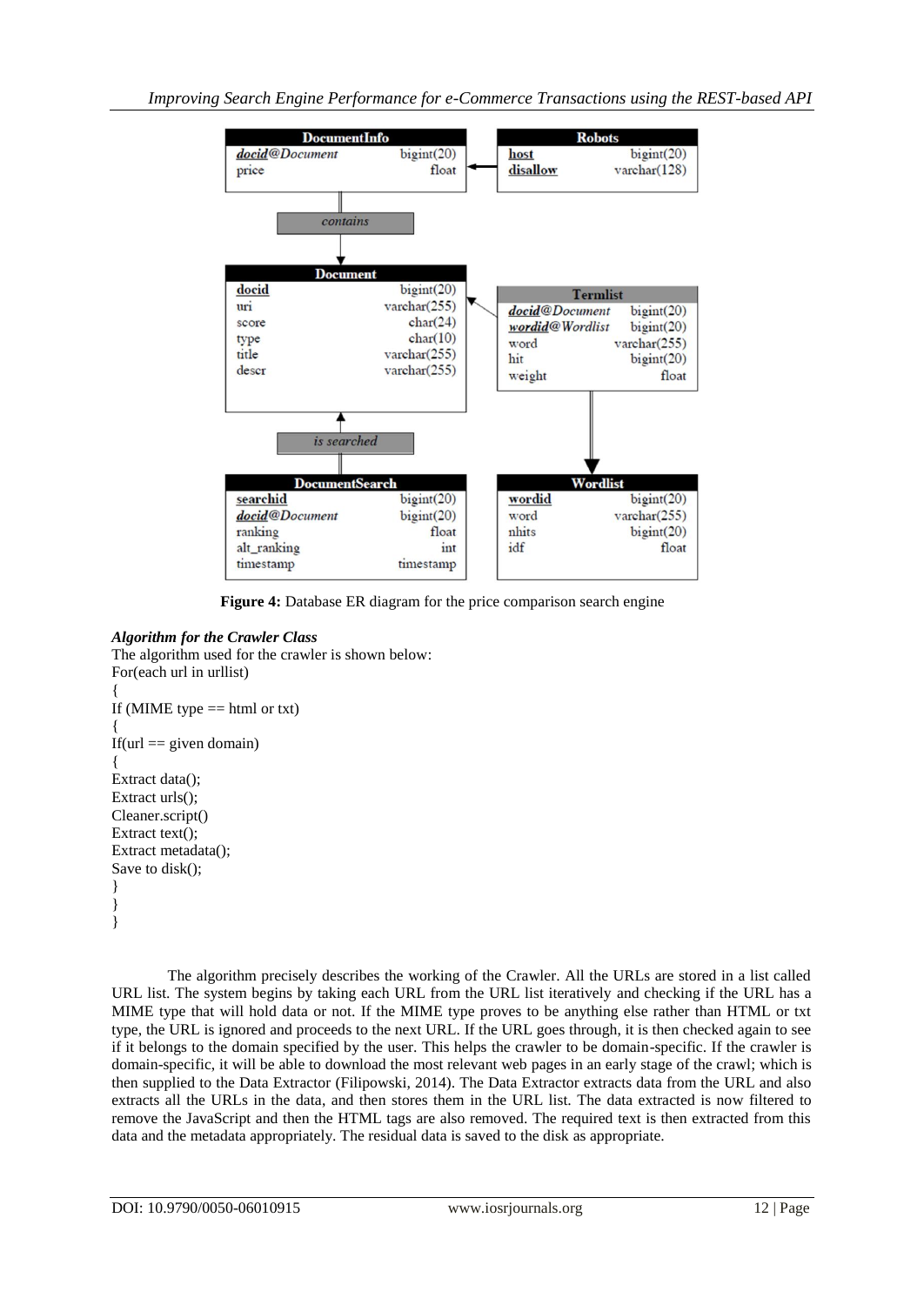#### *Using REST-based API for Analysis*

The search analysis of this study was carried out on five price comparison websites used as case study. These websites are **ngpricehunter.com**, **pricecheck.com.ng**, **bestprices.ng**, **priceinfo.com.ng** and **expedite.com.ng**. The Representational State Transfer (REST) Application Program Interface (API) was deployed to carry out search analysis of twoparticular products across the five price comparison websites (Rodriguez, et al., 2016).

The REST-based API architecture involves reading a web page which contains contents that make up Extensible Markup Language (XML) file. In Figure 5, a request is made through the REST API, the URL for the price comparison website provided as a request is being processed. As shown (for example, ngpricehunter.com), the result displayed for a search for Blackberry z10 on the konga.com website responds with the currentPage on which Blackberry z10 is found, the queryTime for processing the request, totalTime taken to respond to the search. Furthermore, product description is provided with the use of unique product identifier (sku) and "name".



**Figure 5:** REST-based API result for ngpricehunter.com

# **IV. Results & Discussion**

## *Evaluation of the REST-based API Results*

Each price comparison website has its own distinctive properties that differentiates its queryTime and totalTime from the others. To make a better comparison, a well evaluated process is summarized in Table 1.

|                          |                     | <b>Table1:</b> Results from REST-based API (i) |                            |                            |
|--------------------------|---------------------|------------------------------------------------|----------------------------|----------------------------|
| Comparison<br>website(s) | <b>Product name</b> | <b>Product sku</b>                             | <b>QueryTime</b><br>(secs) | <b>TotalTime</b><br>(secs) |
| ngpricehunter.com        | Blackberry z10      | 7619002                                        | 0.10                       | 0.52                       |
| pricecheck.com.ng        | Blackberry z10      | 1761045                                        | 0.11                       | 0.51                       |
| bestprices.ng            | Blackberry z10      | 1752654                                        | 0.12                       | 0.50                       |
| priceinfo.com.ng         | Blackberry z10      | 1729354                                        | 0.10                       | 0.54                       |
| expedite.com.ng          | Blackberry z10      | 1752291                                        | 0.10                       | 0.55                       |

The result for the price comparison search engine is presented in Table 2;and shows some differences with those displayed withthe five comparison search engines displayed in Table 1. To make a comparison of the result of this study with those of the five other comparison search engines, the queryTime and totalTime of all the searches carried out must be matched, as shown in Table 3.

|                                                          | <b>Table2:</b> Results from REST-based API (ii)  |                    |                            |                            |
|----------------------------------------------------------|--------------------------------------------------|--------------------|----------------------------|----------------------------|
| Comparison<br>website(s)                                 | <b>Product name</b>                              | Product sku        | <b>OuervTime</b><br>(secs) | <b>TotalTime</b><br>(secs) |
| pricecomparisonsearchegine<br>pricecomparisonsearchegine | Blackberry z10<br>LG TV 32"                      | 53791<br>53834     | 0.08<br>0.07               | 0.37<br>0.35               |
|                                                          | <b>Table3:</b> Results from REST-based API (iii) |                    |                            |                            |
| Comparison<br>website(s)                                 | <b>Product name</b>                              | <b>Product sku</b> | <b>OuervTime</b><br>(secs) | <b>TotalTime</b><br>(secs) |
| ngpricehunter.com                                        | Blackberry z10                                   | 7619002            | 0.10                       | 0.52                       |

pricecheck.com.ng Blackberry z10 1761045 0.11 0.51

DOI: 10.9790/0050-06010915 www.iosrjournals.org 13 | Page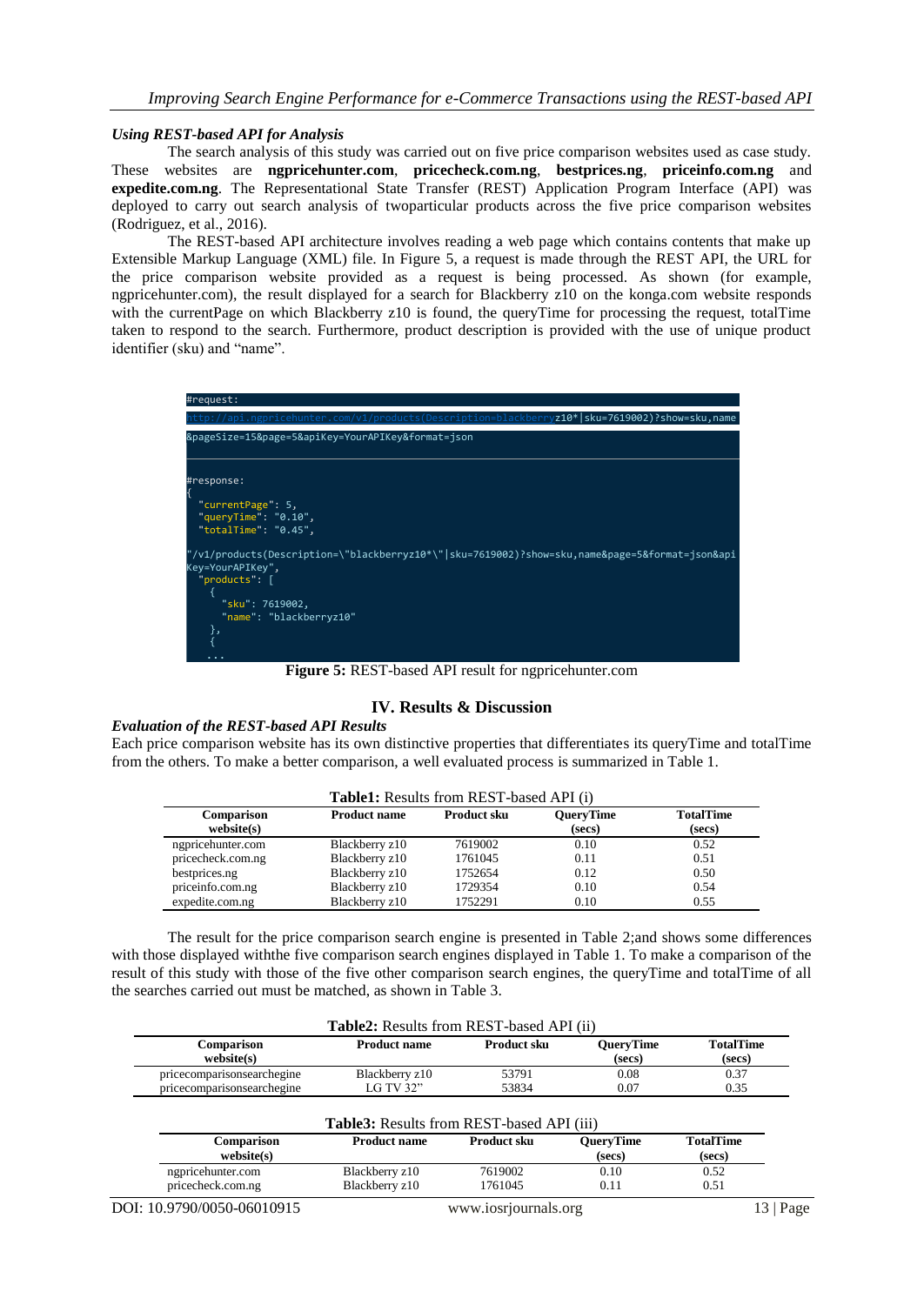*Improving Search Engine Performance for e-Commerce Transactions using the REST-based API*

| bestprices.ng              | Blackberry z10 | 1752654 | 0.12 | 0.50 |
|----------------------------|----------------|---------|------|------|
| priceinfo.com.ng           | Blackberry z10 | 1729354 | 0.10 | 0.54 |
| expedite.com.ng            | Blackberry z10 | 1752291 | 0.10 | 0.55 |
| Pricecomparisonsearchegine | Blackberry z10 | 53791   | 0.08 | 0.37 |
| Pricecomparisonsearchegine | LG TV 32"      | 53834   | 0.07 | 0.35 |

From Table 3, using the 'price comparisonsearchegine', the queryTime and totalTime time of the search result for Blackberry z10 and LG TV 32" is 0.08, 0.37 and 0.07, 0.35 respectively. With these results, it can beestablished that, search queries carried out on our price comparison search engine with a dynamic database will return results in a shorter time, compared to the five price comparison search engines considered in this study.

In the Search result interfaceof Figure 6, it is evident that, the real-life test results are shown to display the results of an item searched from the home page. This result has displayed the online shops that have the searched item within their products line, and also a direct link to their individual websites. It should be noted that, this result is still within the Price Comparison Search Engine. Every result and price displayed in hierarchical arrangement is drawn from the implementation crawler system and the dynamic database.

| <b>Price Comparison</b><br><b>Search Engine For E-business</b><br><b>By Echa Emmanuel Atam</b> |                                                   |                          |                |                     | Compare All. Big or Small.       |
|------------------------------------------------------------------------------------------------|---------------------------------------------------|--------------------------|----------------|---------------------|----------------------------------|
| Browse by<br>Categories                                                                        | I'm shopping for:                                 | search<br>Blackberry z10 |                |                     |                                  |
|                                                                                                | Home > Cellphones & Accessories > Cellular Phones |                          |                |                     |                                  |
| BlackBerry Z10                                                                                 |                                                   |                          |                | <b>B</b> PRINT      | $-$ SHARE<br>SAVE                |
|                                                                                                |                                                   |                          |                |                     |                                  |
| N42,900.00<br>$11:33 -$<br><b>Mark Mark</b><br>$=$<br>H                                        |                                                   | <b>AVAILABLE FROM</b>    | konga          | <b>Trusted Shop</b> | N42,900.00<br><b>Show Offer</b>  |
|                                                                                                |                                                   |                          | <b>JUMIAL</b>  | <b>Trusted Shop</b> | N47.000.00<br><b>Show Offer</b>  |
|                                                                                                |                                                   |                          | kaymu          | <b>Trusted Shop</b> | N 50,000.00<br><b>Show Offer</b> |
| 8.8.8                                                                                          |                                                   |                          |                |                     | N 52,000.00                      |
| <b><i>Gratacellery</i></b>                                                                     | o                                                 |                          | <b>COUSEUM</b> | <b>Trusted Shop</b> | <b>Show Offer</b>                |

**Figure 6:** Screenshot of a search result interface

#### **V. Conclusion**

The researchers can conclude from the study that, there is some level of convention and structure among commercial websites for crawler functions for the reasonable extractionof information. It is fulfilling to realise that, the functions developed in this study have succeeded in improving search engine speed in ecommerce transactions. However, this study was limited to five price comparison websites. The diverse and dynamic nature of the wider web implies that, further research is necessary to attain a highly optimized price comparison search engine.

#### **VI. Future Research**

Although the price comparison search engine developed in this study has achieved its purpose,there is room for improvement. Of particular note, is the need to increase the number of web crawlers in future research, in order to improve thedistribution of the workload amongthe crawlers.

#### **References**

- [1]. Anderson, S. P. (2011). *Advertising and the Internet, Chapter 11 in Handbook of the DigitalEconomy, Volume* 1 (M. Peitz and J. Waldfogel, Eds.), forthcoming.
- [2]. Brown, J. and Goolsbee, A. (2002).Does the Internet Make Markets More Competitive? Evidence from the Life Insurance Industry, *Journal of Political Economy,* Vol. 110, No. 3, pp. 481-507.
- [3]. Bughin, J., Corb, L., Manyika, J., Nottebohm, O., Chui, M., Barbat., B. M., Said, R. (2011). *The impact of Internet technologies: Search*, McKinsey&Company: High Tech Practice, July 2011.
- [4]. Chai E. and Jones R. (2005). Automated Price Comparison Shopping Search Engine PriceHunter. *Senior Design Project CSE 401*. University of Pennsylvania, Philadelphia. USA. Vol. 3, No. 2, pp. 3-6
- [5]. Denoncourt, F. (2013). Introduction to fuzzy logic, *Massachusetts Institute of Technology*, USA.
- [6]. Filipowski, K. (2014). Comparison of Scheduling Algorithms for Domain Specific Web Crawler. *European Network Intelligence Conference (ENIC)*, Wroclaw, Poland, 2014, pp. 69-74.
- [7]. Goswami, A., Zhai, C., & Mohapatra, P. (2018).Towards Optimization of E-Commerce Search and Discovery, *The 2018 SIGIR Workshop On eCommerce*, June 2018